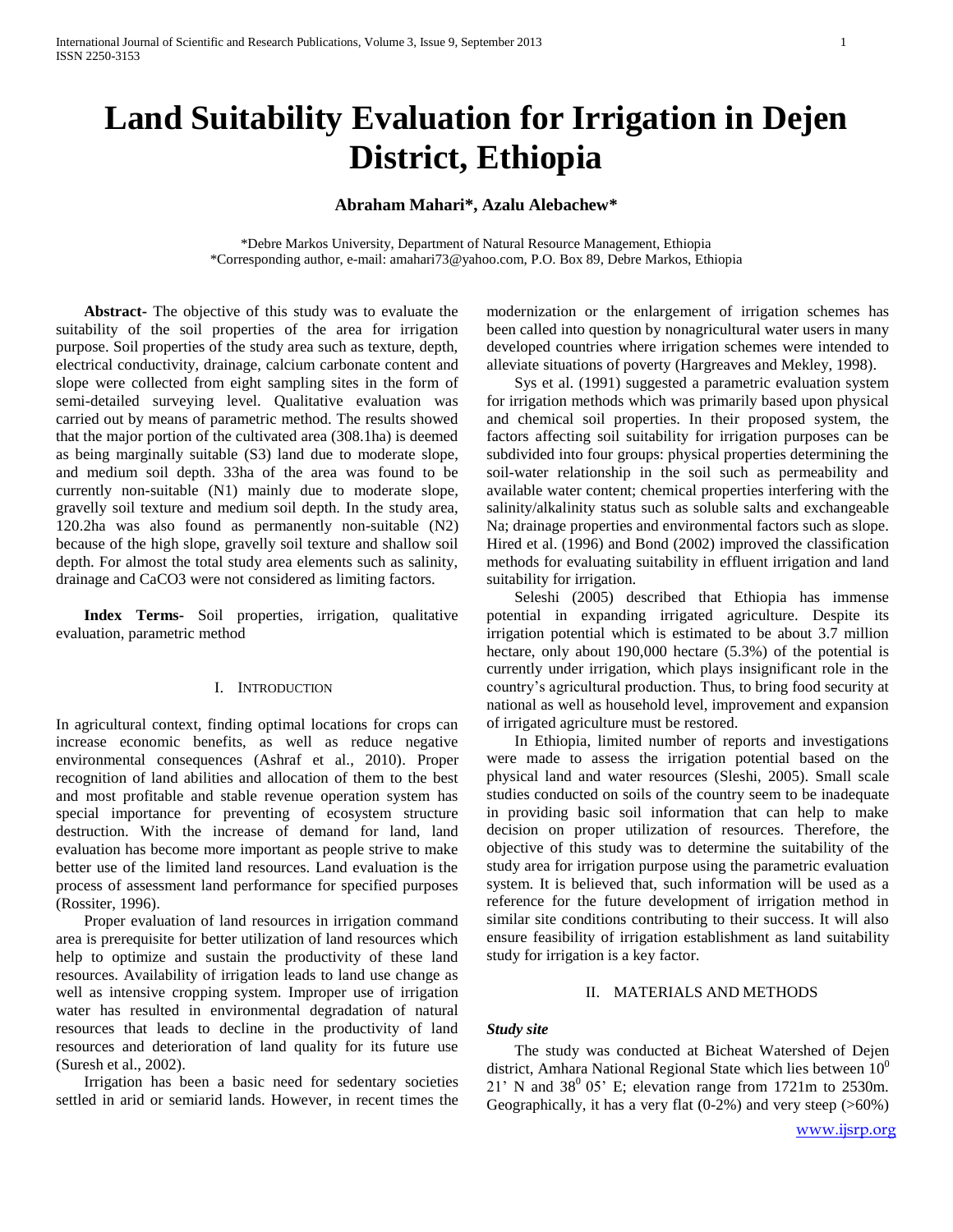slopes. The mean annual rainfall of the area is 1157mm. The mean annual temperature is 16.9<sup>0</sup>C. *Eucalyptus* and *Juniperus*  species are the dominant tree species in the study area. The dominant soil types of the area includes: Vertisol, Nitisols and Lepthosols.

## *Soil sampling and chemical analyses*

Profile descriptions were made at eight sampling sites. Following to Denis<sup>5</sup> coarse fragments were separated from the fine earth fraction and the content of coarse fragment was determined by weighing the residue left on a 2mm sieve in the laboratory according to Cf (weight  $\%$ ) = (Soil fraction >2mm/ Weight of the total dry soil)\*100. The effective soil depth, drainage, and the slope were measured directly at the field. EC was determined using (1:2.5 ratio of soil: water) suspension using EC meter. Texture of the soil was determined by the hydrometer method <sup>6</sup>.



**Figure 1.** Location of sampling sites (land mapping unit).

# *Land evaluation procedure*

To evaluate the land suitability for irrigation the parametric evaluation system of Sys et al. (1991) was applied, using soil and land characteristics. These characteristics concern environmental factors, drainage properties, soil physical and chemical properties. They are rated and used to calculate the capability index for irrigation (Ci) according to the formula:  $Ci = A*B/100*C/100*D/100*E/100*F/100$ 

Where: Ci: capability index for irrigation, A: rating of soil texture, B: rating of soil depth C: rating of  $CaCO<sub>3</sub>$  status, D: salinity/alkalinity rating, E: drainage rating, and F: slope rating.

According to the results of measured land index in parametric method suggested by Sys et al. (1991) lands having indexes >80 are in S1 (very suitable); 60-80 are in S2 (moderate suitable); 40-60 are in S3 (marginal suitable); 30-45 are in N1 (currently not suitable); and <30 are in N2 (permanently not suitable).

### III. RESULTS AND DISCUSSION

The ultimate evaluation of the qualitative land suitability for irrigation using parametric methods is presented in Tables 1 and 2. As shown in Tables 1 and 2, there was not found highly suitable lands (S1) in the study area. The analysis of the suitability for irrigation indicates that the major portion of the cultivated area (308.1ha) is deemed as being marginally suitable land due to moderate slope, and medium soil depth. The currently non-suitable area which is only 33ha was due to moderate slope, gravelly soil texture and medium soil depth. In the study area, 120.2ha was also found as permanently nonsuitable because of the high slope, gravelly soil texture and shallow soil depth. For almost the total study area elements such as salinity, drainage and  $CaCO<sub>3</sub>$  were not considered as limiting factors. These results are incongruent to Ali et al. (2009) who investigated soil quality for different irrigation systems in Lali Plain, Iran. They found that factors such as drainage, salinity and CaCO3 never influenced the suitability of their study area.

Briza et al. (2004) applied a parametric system Sys et al. (1991) to evaluate land suitability for both surface and drip irrigation in Ben Slimane Province, Morocco. They reported that there was no highly suitable (S1) area for irrigation. And most of the areas were classified as marginally suitable (S3) for irrigation purposes. The most limiting factors were physical parameters such as slope, soil texture and soil depth.

**Table 1.** Capability index value and suitability classes the eight land unit.

|                | Area  | Capability | Suitability    |
|----------------|-------|------------|----------------|
| Land unit      | (ha)  | index      | classes        |
| 1              | 59    | 67.2       | S2             |
| 2              | 33    | 39.5       | N <sub>1</sub> |
| 3              | 219.7 | 58.14      | S <sub>3</sub> |
| $\overline{4}$ | 74.2  | 12.97      | N <sub>2</sub> |
| 5              | 25.5  | 28.26      | N <sub>2</sub> |
| 6              | 34.9  | 48.05      | S <sub>3</sub> |
| 7              | 53.5  | 48.05      | S3             |
| 8              | 20.5  | 12.97      | N2             |

| Table 2. Area coverage and ratio of the eight land units |  |
|----------------------------------------------------------|--|
|----------------------------------------------------------|--|

| Suitability<br>classes | Area (ha) | Ratio $(\%)$ | Land unit |
|------------------------|-----------|--------------|-----------|
|                        | -         | -            | -         |